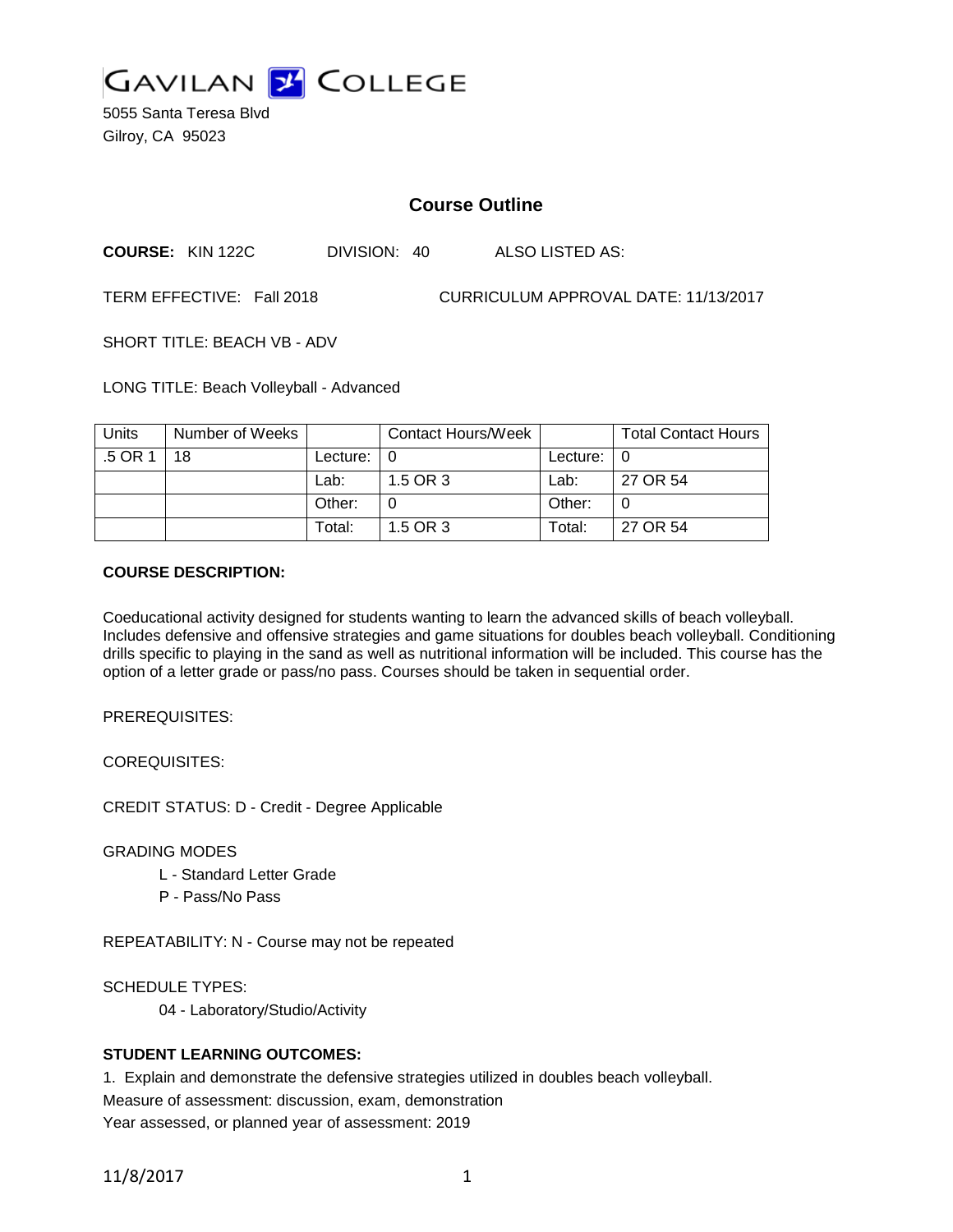Semester: Spring

2. Explain and demonstrate the offensive strategies utilized in doubles beach volleyball.

Measure of assessment: discussion, exam, demonstration

Year assessed, or planned year of assessment: 2019

### **CONTENT, STUDENT PERFORMANCE OBJECTIVES, OUT-OF-CLASS ASSIGNMENTS**

Curriculum Approval Date: 11/13/2017

### 4.5 - 9 Hours

Content: Course overview, including learning outcomes, course requirements and grading. Review and practice the techniques for passing, digging, setting, hitting, blocking and serving used for doubles beach volleyball. Introduce conditioning drills specific to playing beach volleyball.

Student Performance Objectives: Utilize a variety of beach volleyball skills in class activities. Demonstrate three types of serves used when playing doubles beach volleyball and serve them for accuracy.

### 4.5 - 9 Hours

Content: Review the basic positioning and responsibilities for doubles beach volleyball, including serve receive. Discussion on the importance of communicating with your doubles partner - verbal and/or by hand signals. Incorporate a variety of game situational drills to practice beach volleyball techniques and positioning.

Student Performance Objectives: Utilize a variety of beach volleyball skills during class activities. Discuss and demonstrate how to communicate with your doubles beach volleyball partner. Participate in class drills.

### 4.5 - 9 Hours

Content: Presentation on defensive strategies for doubles beach volleyball. Incorporate various drills which show players how to maximize their defensive coverage. Presentation on offensive strategies for doubles beach volleyball, such as the quick set. Incorporate various offensive drills which teach players how to develop court vision.

Student Performance Objectives: Demonstrate the quick set. Discuss and demonstrate how a beach volleyball doubles team can maximize their court coverage. Discuss the skills that can be developed to help you see where the defense is as you are hitting the volleyball.

#### 4.5 - 9 Hours

Content: Presentation on the importance of practicing good nutritional habits, especially for those with an active life. Continue to work on skill building using a variety of situational beach volleyball doubles drills. Practice strategies specific to blocking in doubles, such as blocking the ball, the angle, or the line. Practice strategies specific to serving in doubles, such as serving to the worst passer, serving to the worst hitter, and serving to the middle of the 2 players.

Student Performance Objectives: List some examples of good nutritional habits that you currently practice and/or could practice. Participate in class activities. Perform a variety of blocking strategies for doubles beach volleyball. Practice a variety of serving strategies for doubles beach volleyball.

#### 7.5 - 15 Hours

Content: Continue working on all techniques, as well as defensive and offensive strategies used when playing doubles beach volleyball. Provide a variety of beach volleyball conditioning drills, skill drills, gamelike situations and game play for practice purposes. Introduction to 2 player beach volleyball tournament play format.

Student Performance Objectives: Apply the skills, rules, scoring and strategies in doubles beach volleyball game play. Participate in class activities, which may include a tournament.

2 Hours

# **METHODS OF INSTRUCTION:**

guided practice, demonstration, discussion

# **OUT OF CLASS ASSIGNMENTS:**

Required Outside Hours:

Assignment Description: As this is a lab course, no out of class assignments are required.